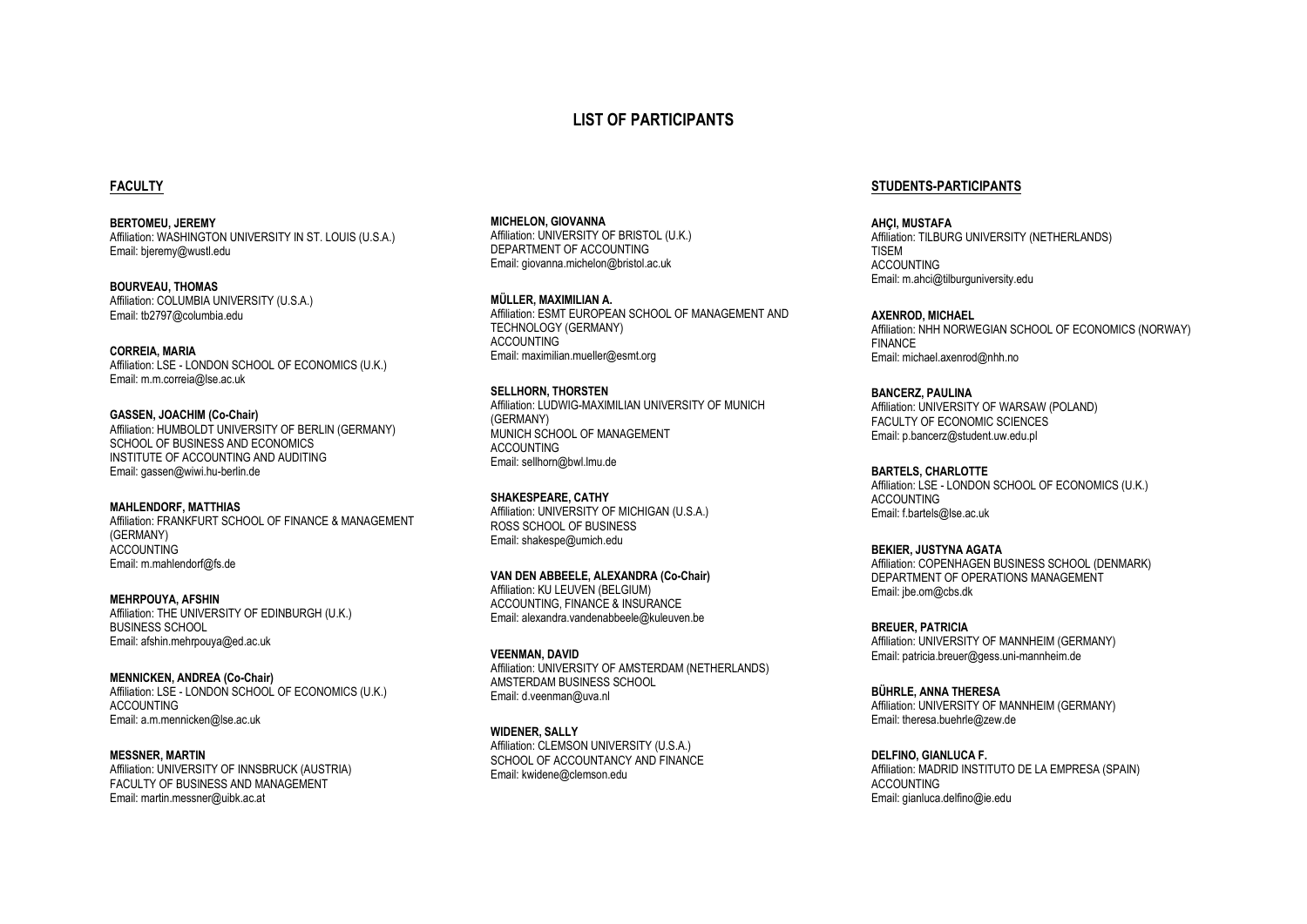**DESCALZO, NURIA** Affiliation: UNIVERSITY OF BURGOS (SPAIN) ECONOMICS FACULTY BUSINESS MANAGEMENT AND ADMINISTRATION Email: ndescalzo@ubu.es

**DISTELMANS, TINEKE** Affiliation: VLERICK BUSINESS SCHOOL (BELGIUM) Email: tineke.distelmans@vlerick.com

**FABISCH, DANIEL** Affiliation: UNIVERSITY OF GRAZ (AUSTRIA) CENTER FOR ACCOUNTING RESEARCH Email: daniel.fabisch@uni-graz.at

# **FELDMANN, MARC**

Affiliation: WHU - OTTO BEISHEIM SCHOOL OF MANAGEMENT (GERMANY) INSTITUTE OF MANAGEMENT ACCOUNTING AND CONTROL (IMC) Email: marc.feldmann@whu.edu

# **GRAÑA, ROBERTO**

Affiliation: UNIVERSITY OF VIGO (SPAIN) BUSINESS AND TOURISM FACULTY (OURENSE) FINANCE AND ACCOUNTING Email: roberto.grana.alvarez@uvigo.es

#### **IZE, FABIEN**

Affiliation: TILBURG UNIVERSITY (NETHERLANDS) TISEM ACCOUNTING Email: fabien.ize@gmail.com

#### **KABUTEY, MONICA**

Affiliation: UNIVERSITY OF NORTH TEXAS (U.S.A.) Email: monica.kabutey@unt.edu

# **KANELIS, DIMITRIS**

Affiliation: LANCASTER UNIVERSITY, MANAGEMENT SCHOOL (U.K.) ACCOUNTING & FINANCE Email: d.kanelis1@lancaster.ac.uk

#### **KORCA, BLERITA**

Affiliation: UNIVERSITY OF TRENTO (ITALY) Email: blerita.korca@unitn.it

**KSHATRIYA, ANIL** Affiliation: UNIVERSITY OF AMSTERDAM (NETHERLANDS) AMSTERDAM BUSINESS SCHOOL ACCOUNTING Email: a.kshatriya@uva.nl

**LESSENICH, ARNE**

Affiliation: MUENSTER UNIVERSITY (GERMANY) ACCOUNTING CENTER CHAIR OF INTERNATIONAL ACCOUNTING Email: arne.lessenich@wiwi.uni-muenster.de

#### **LIU, MENGFAN**

Affiliation: ERASMUS UNIVERSITY ROTTERDAM (NETHERLANDS) ERIM ERASMUS SCHOOL OF ECONOMICS Email: liu@ese.eur.nl

#### **MANGENEY, LOUIS**

Affiliation: UNIVERSITY OF NEUCHÂTEL (SWITZERLAND) FACULTÉ DES SCIENCES ÉCONOMIQUES INSTITUTE OF FINANCIAL ANALYSIS Email: louis.mangeney@unine.ch

**NGUYEN, NGOC HUNG (HARRY)**

Affiliation: MAASTRICHT UNIVERSITY (NETHERLANDS) SCHOOL OF BUSINESS AND ECONOMICS ACCOUNTING AND INFORMATION MANAGEMENT Email: nh.nguyen@maastrichtuniversity.nl

**NICK POUR, MOHAMMAD ALI** Affiliation: AALTO UNIVERSITY SCHOOL OF BUSINESS (FINLAND) ACCOUNTING Email: ali.nickpour@aalto.fi

**NORTIER, EDWIGE** Affiliation: PARIS DAUPHINE UNIVERSITY (FRANCE) DAUPHINE RECHERCHES EN MANAGEMENT **MOST** Email: edwige.nortier@dauphine.psl.eu

#### **PAN, YINUO** Affiliation: THE UNIVERSITY OF EDINBURGH (U.K.) BUSINESS SCHOOL ACCOUNTING AND FINANCE Email: yinuo.pan@ed.ac.uk

**PAPADOPOULOS, LAZAROS** Affiliation: FRANKFURT UNIVERSITY (GERMANY) ACCOUNTING ACCOUNTING ESPECIALLY MANAGEMENT CONTROL Email: papadopoulos@wiwi.uni-frankfurt.de

**PEI, SELINA** Affiliation: WARWICK UNIVERSITY BUSINESS SCHOOL (U.K.) Email: selina.pei@wbs.ac.uk

**PETERS, CHRISTIAN** Affiliation: TILBURG UNIVERSITY (NETHERLANDS) TILBURG SCHOOL OF ECONOMICS AND MANAGEMENT

**ACCOUNTING** Email: c.p.h.peters@tilburguniversity.edu

**RAKHI, PAROMITA**

Affiliation: THE UNIVERSITY OF MANCHESTER (U.K.) ACCOUNTING AND FINANCE Email: paromita.rakhi@manchester.ac.uk

**RUSSO, SARAH** Affiliation: UNIVERSITY OF PISA (ITALY) DEPARTMENT OF ECONOMICS AND MANAGEMENT Email: sarah.russo@phd.unipi.it

**SCHMID, FLAVIA** Affiliation: UNIVERSITY OF ST. GALLEN (SWITZERLAND) ACCOUNTING, CONTROL AND AUDITING CONTROLLING / PERFORMANCE MANAGEMENT Email: flavia.schmid@unisg.ch

**SPANDEL, THERESA** Affiliation: HAMBURG UNIVERSITY (GERMANY) FACULTY OF BUSINESS, ECONOMICS AND SOCIAL SCIENCES Email: theresa.spandel@uni-hamburg.de